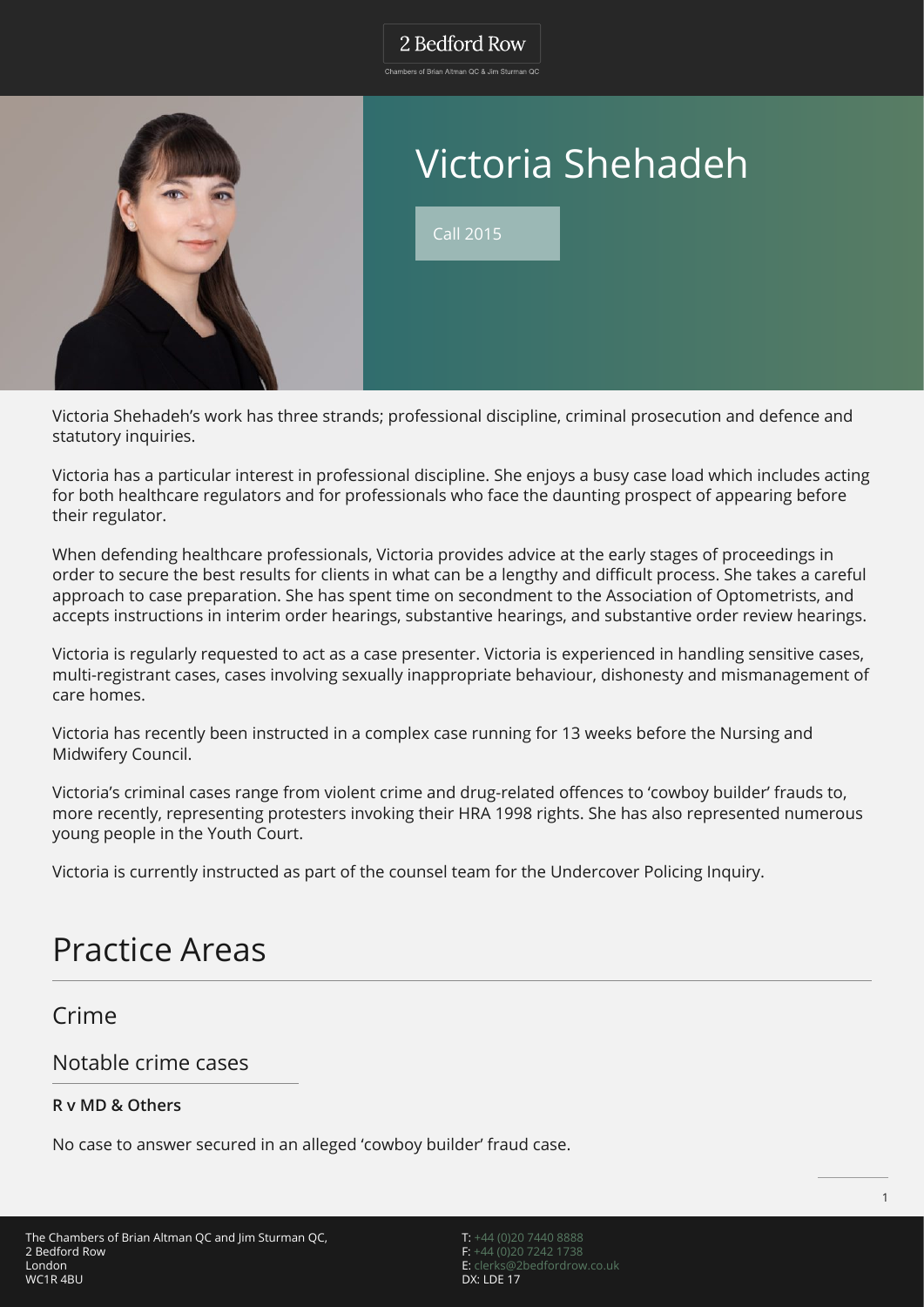#### **[R v AV](https://www.punchline-gloucester.com/articles/aanews/man-who-was-found-with-knives-is-given-community-order)**

Settled upon a basis of plea and put forward mitigation which secured a community order for possession of two bladed article in the glove compartment of a car, with body armour found in the car boot.

### Professional Discipline

#### Notable professional discipline cases

#### **NMC v W**

Acted for the regulator against a forensic nurse in a case involving the death of a detained person in police custody.

#### **NMC v N**

Acted for the regulator in a case in which a senior nurse was dishonestly claiming extra income over a lengthy period of time.

#### **NMC v G**

Acted for the regulator in a case which involved 500 particularised instances of alleged misconduct.

### Public Inquiries

Victoria is building her experience of statutory inquiries and is currently part of the counsel team to the Undercover Policing Inquiry. She also accepts work on the Junior Government Panel List.

## Publications

- CPS Level 1
- Government Junior Junior Panel

## Memberships

- Association of Regulatory & Disciplinary Lawyers
- Criminal Bar Association
- Howard League for Penal Reform